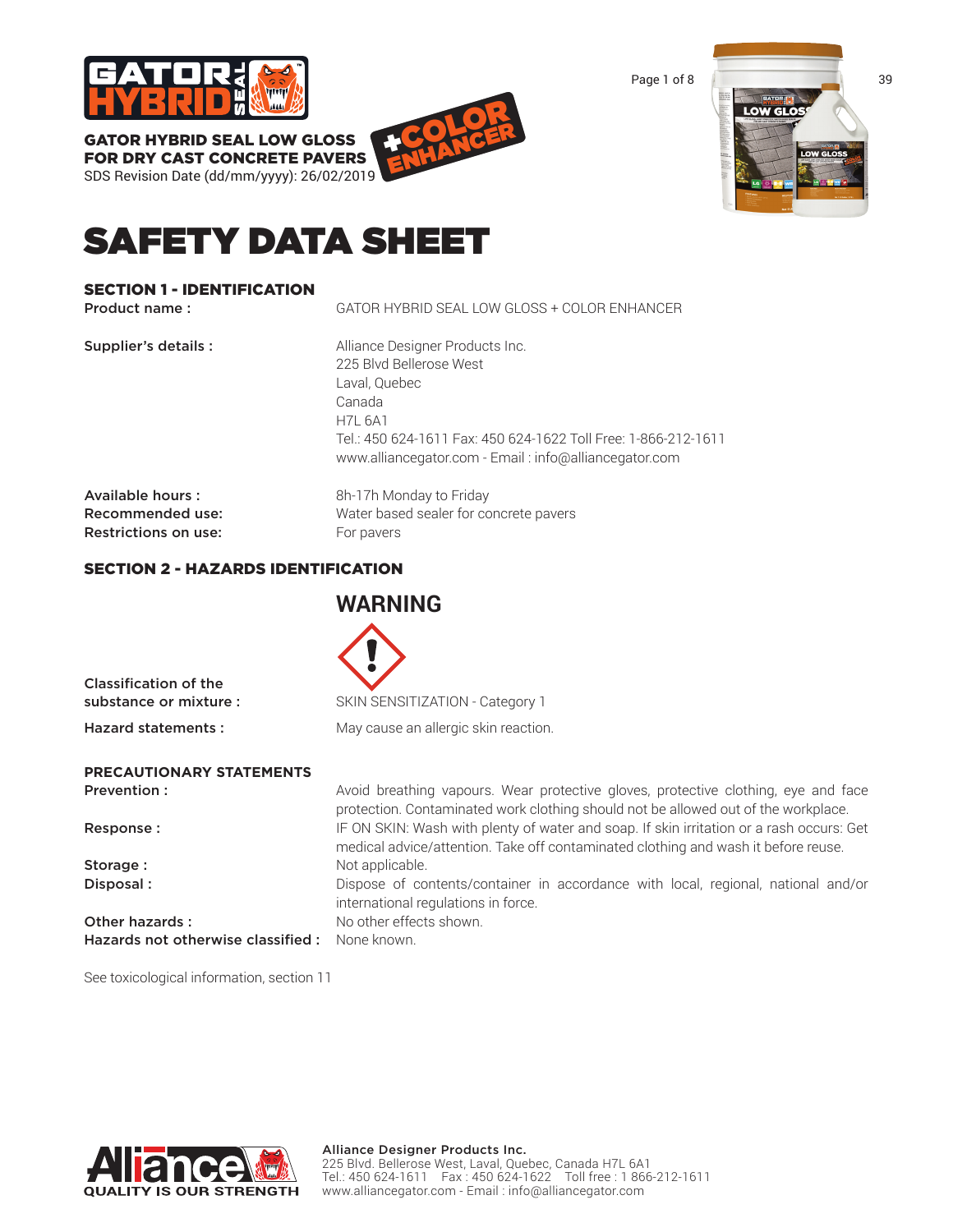

GATOR HYBRID SEAL LOW GLOSS FOR DRY CAST CONCRETE PAVERS

SDS Revision Date (dd/mm/yyyy): 26/02/2019





# SECTION 3 - COMPOSITION/INFORMATION ON INGREDIENTS

| <b>No</b> | <b>CAS No</b> | Common name and synonyms                        | <b>Concentration (W/W)</b> |
|-----------|---------------|-------------------------------------------------|----------------------------|
|           | 104810-48-2   | HYDROXYPHENYLBENZOTRIAZOLE (TYPE) (UV ABSORBER) | 0.23%                      |
|           | 104810-47-1   | HYDROXYPHENYLBENZOTRIAZOLE (TYPE) (UV ABSORBER) | 0.17%                      |

# SECTION 4 - FIRST AID MEASURES

If swallowed, irritation, any type of overexposure or symptoms of overexposure occur during use of the product or persists after use, immediately contact a POISON CENTER, an EMERGENCY ROOM or a PHYSICIAN; ensure that the product safety data sheet is available.

| Eye contact:                                           | Check for and remove any contact lenses. Immediately flush eyes with plenty of water<br>for at least 15 minutes, occasionally lifting the upper and lower eyelids. Get medical<br>attention immediately.                                                                               |
|--------------------------------------------------------|----------------------------------------------------------------------------------------------------------------------------------------------------------------------------------------------------------------------------------------------------------------------------------------|
| Skin contact:                                          | In case of contact, immediately flush skin with plenty of water for at least 15 minutes<br>while removing contaminated clothing and shoes. Wash clothing before reuse. Clean<br>shoes thoroughly before reuse. Get medical attention immediately.                                      |
| Inhalation:                                            | Move exposed person to fresh air. If not breathing, if breathing is irregular or if respiratory<br>arrest occurs, provide artificial respiration or oxygen by trained personnel. Loosen tight<br>clothing such as a collar, tie, belt or waistband. Get medical attention immediately. |
| Ingestion :                                            | Wash out mouth with water. Do not induce vomiting unless directed to do so by medical<br>personnel. Never give anything by mouth to an unconscious person. Get medical<br>attention immediately.                                                                                       |
| Symptoms:                                              | Skin hypersensitivity.                                                                                                                                                                                                                                                                 |
| Effects (acute or delayed) :                           | May cause skin sensitization.                                                                                                                                                                                                                                                          |
| Immediate medical attention<br>and special treatment : | No specific treatment. Treat symptomatically. Contact poison treatment specialist<br>immediately if large quantities have been ingested or inhaled.                                                                                                                                    |

# SECTION 5 - FIRE FIGHTING MEASURES

| Suitable extinguishing media:                                      | Use dry chemical, CO <sub>2</sub> , water spray (fog) or foam.                                                                                                         |  |  |
|--------------------------------------------------------------------|------------------------------------------------------------------------------------------------------------------------------------------------------------------------|--|--|
| Unsuitable extinguishing media:                                    | Jets of water can facilitate the spread of fire.                                                                                                                       |  |  |
| Specific hazards arising from<br>the hazardous product :           | In a fire or if heated, a pressure increase will occur and the container may burst.                                                                                    |  |  |
| Hazardous combustion products: Carbon monoxide and dioxide.        |                                                                                                                                                                        |  |  |
| Special protective equipment<br>and precautions for fire-fighters: | Fire-fighters should wear appropriate protective equipment and self-contained<br>breathing apparatus (SCBA) with a full face-piece operated in positive pressure mode. |  |  |

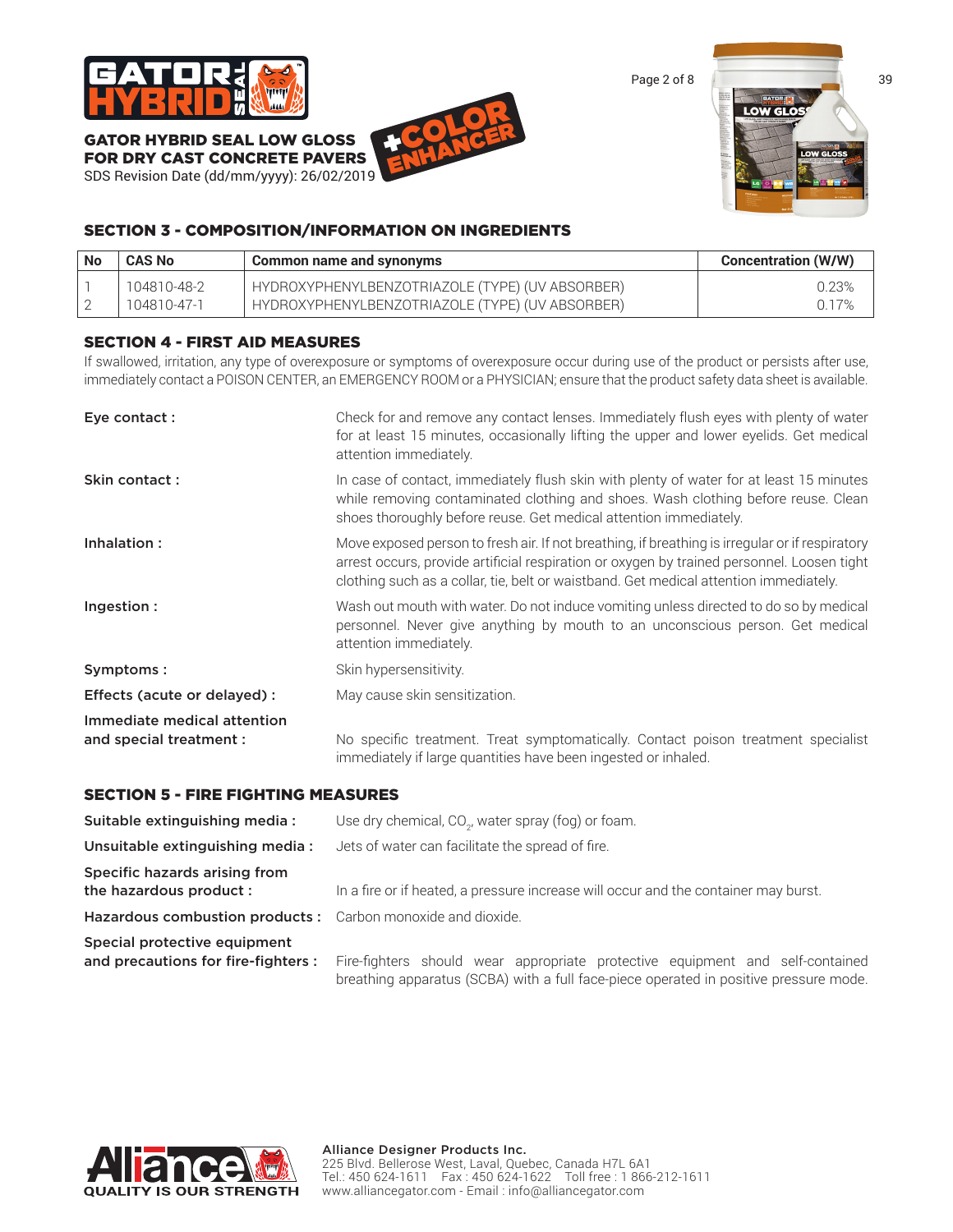

GATOR HYBRID SEAL LOW GLOSS FOR DRY CAST CONCRETE PAVERS SDS Revision Date (dd/mm/yyyy): 26/02/2019





### SECTION 6 - ACCIDENTAL RELEASE MEASURES

| <b>Personal precautions:</b>      | No action shall be taken involving any personal risk or without suitable training. Evacuate<br>surrounding areas. Keep unnecessary and unprotected personnel from entering. Do not<br>touch or walk through spilled material. Shut off all ignition sources. No flares, smoking<br>or flames in hazard area. Avoid breathing vapor or mist. Provide adequate ventilation.<br>Wear appropriate respirator when ventilation is inadequate. Put on appropriate personal<br>protective equipment (see Section 8). |
|-----------------------------------|---------------------------------------------------------------------------------------------------------------------------------------------------------------------------------------------------------------------------------------------------------------------------------------------------------------------------------------------------------------------------------------------------------------------------------------------------------------------------------------------------------------|
| Protective equipment and          |                                                                                                                                                                                                                                                                                                                                                                                                                                                                                                               |
| emergency procedures :            | Avoid dispersal of spilled material and runoff and contact with soil, waterways, drains<br>and sewers. Inform the relevant authorities if the product has caused environmental<br>pollution (sewers, waterways, soil or air).                                                                                                                                                                                                                                                                                 |
| <b>Methods and materials for</b>  |                                                                                                                                                                                                                                                                                                                                                                                                                                                                                                               |
| containment and cleaning up:      | Stop leak if without risk. Move containers from spill area. Dilute with water and mop<br>up if water-soluble. Alternatively, or if water-insoluble, absorb with an inert dry material<br>and place in an appropriate waste disposal container. Use spark-proof tools and<br>explosionproof equipment. Dispose of via a licensed waste disposal contractor.                                                                                                                                                    |
| SECTION 7 - HANDI ING AND STOPAGE |                                                                                                                                                                                                                                                                                                                                                                                                                                                                                                               |

#### SECTION 7 - HANDLING AND STORAGE

Precautions for safe handling : Put on appropriate personal protective equipment (see Section 8). Eating, drinking and smoking should be prohibited in areas where this material is handled, stored and processed. Workers should wash hands and face before eating, drinking and smoking. Remove contaminated clothing and protective equipment before entering eating areas. Avoid exposure - obtain special instructions before use. Avoid contact with eyes, skin and clothing. Do not ingest. Avoid breathing vapor or mist. Use only with adequate ventilation. Wear appropriate respirator when ventilation is inadequate. Do not enter storage areas and confined spaces unless adequately ventilated. Keep in the original container or an approved alternative made from a compatible material, kept tightly closed when not in use. Empty containers retain product residue and can be hazardous. Do not reuse container. Conditions for safe storage : Store in accordance with local regulations. Store in a segregated and approved area.

Store in original container protected from direct sunlight in a dry, cool and well-ventilated area, away from incompatible materials (see section 10) and food and drink. Keep container tightly closed and sealed until ready for use. Containers that have been opened must be carefully resealed and kept upright to prevent leakage. Do not store in unlabeled containers. Use appropriate containment to avoid environmental contamination.

Incompatibility : Strong acids and bases. Strong oxidizing agents. Finely divided metals (Ba, Be, Na, P, Al, Mg etc).

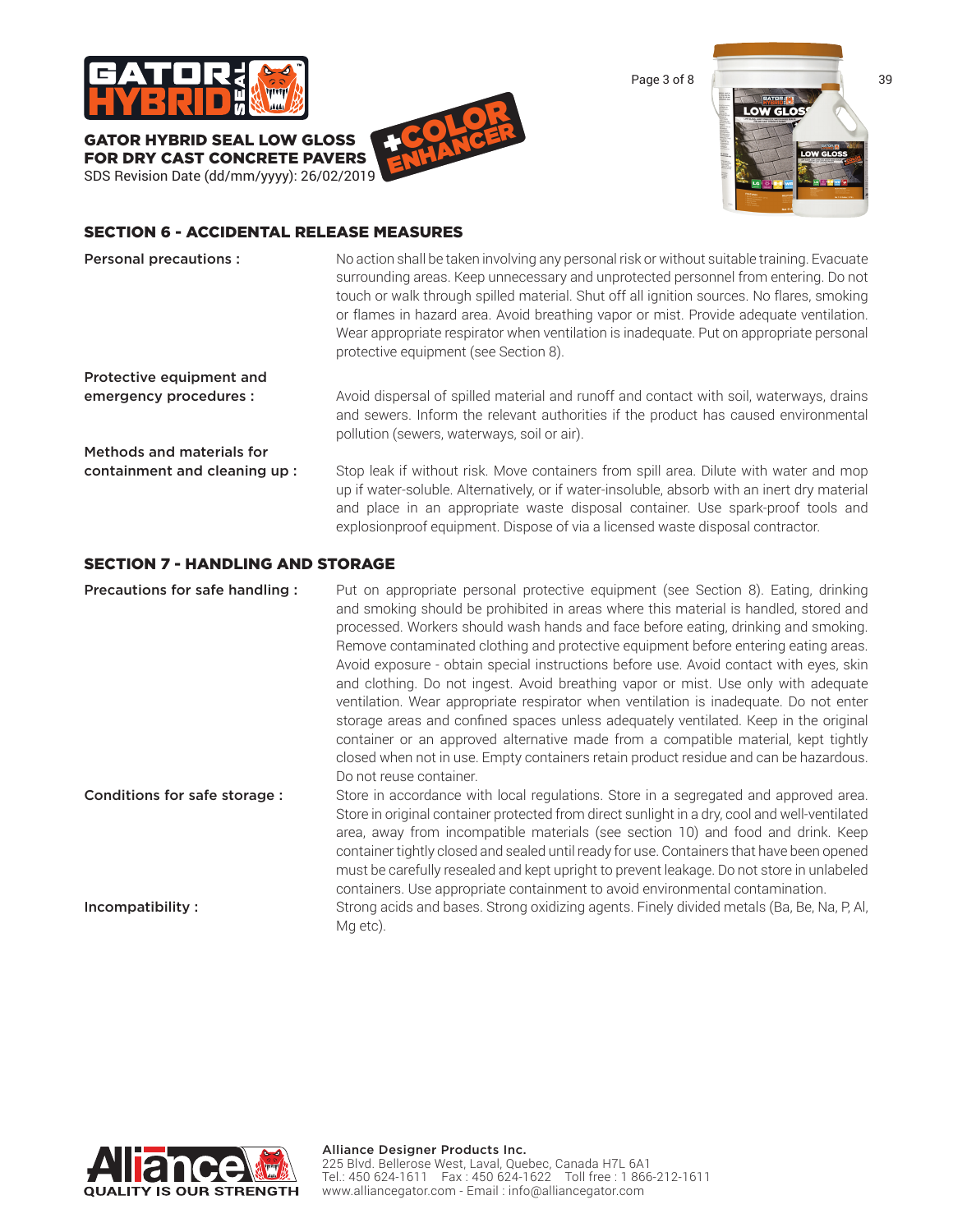

GATOR HYBRID SEAL LOW GLOSS

FOR DRY CAST CONCRETE PAVERS SDS Revision Date (dd/mm/yyyy): 26/02/2019 +COLOR ENHANCER



# SECTION 8 - EXPOSURE CONTROLS AND PERSONAL PROTECTION

| No   CAS No | Common name and synonyms                        | <b>IDHL</b> ma/m3 | TWA ma/m3     | $\vert$ STEL mg/m3 $\vert$ CEIL mg/m3 $\vert$ |                 |
|-------------|-------------------------------------------------|-------------------|---------------|-----------------------------------------------|-----------------|
| 104810-48-2 | Hydroxyphenylbenzotriazole (type) (UV absorber) | Not available     | Not available | Not available                                 | l Not available |
| 104810-47-1 | Hydroxyphenylbenzotriazole (type) (UV absorber) | Not available     | Not available | 'Not available                                | Not available   |

IDHL: Immediately Dangerous to Life or Health Concentrations TWA : Time Weighted Average STEL: Short -Term Exposure Limit

CEIL: Ceiling Limit

|                                  | Appropriate engineering controls: Use only with adequate ventilation. Use process enclosures, local exhaust ventilation or<br>other engineering controls to keep worker exposure to airborne contaminants below any<br>recommended or statutory limits. The engineering controls also need to keep gas, vapor or dust<br>concentrations below any lower explosive limits. Use explosion-proof ventilation equipment.                             |
|----------------------------------|--------------------------------------------------------------------------------------------------------------------------------------------------------------------------------------------------------------------------------------------------------------------------------------------------------------------------------------------------------------------------------------------------------------------------------------------------|
| Individual protection measures : | Wash hands, forearms and face thoroughly after handling chemical products,<br>before eating, smoking and using the lavatory and at the end of the working period.<br>Appropriate techniques should be used to remove potentially contaminated clothing.<br>Wash contaminated clothing before reusing. Ensure that eyewash stations and safety<br>showers are close to the workstation location.                                                  |
| Eyes:                            | DO NOT WEAR CONTACT LENSES Wear anti-splash safety goggles.                                                                                                                                                                                                                                                                                                                                                                                      |
| Hands:                           | Chemical-resistant, impervious gloves complying with an approved standard should be<br>worn at all times when handling chemical products if a risk assessment indicates this<br>is necessary. Considering the parameters specified by the glove manufacturer, check<br>during use that the gloves are still retaining their protective properties.                                                                                               |
| <b>Respiratory:</b>              | If workers are exposed to concentrations above the exposure limit, they must use<br>appropriate, certified respirators. Use a properly fitted, air-purifying or air-fed respirator<br>complying with an approved standard if a risk assessment indicates this is necessary.<br>Respirator selection must be based on known or anticipated exposure levels, the<br>hazards of the product and the safe working limits of the selected respirator. |
| Others:                          | Wear protective clothing with long sleeves and appropriate safety shoes at all times.                                                                                                                                                                                                                                                                                                                                                            |

# SECTION 9 - PHYSICAL AND CHEMICAL PROPERTIES

| Physical state:                      | Solid                            |
|--------------------------------------|----------------------------------|
| Colour:                              | Egg shell                        |
| Odour <sup>-</sup>                   | Low odour                        |
| Odour threshold:                     | Not available                    |
| pH:<br>5.0                           |                                  |
| Melting/Freezing point:              | $>0^{\circ}$ C (32 $^{\circ}$ F) |
| Initial boiling point/boiling range: | 100°C (212°F)                    |
| Flash point:                         | Not applicable                   |
| Lower flammable/explosive limit:     | Not applicable                   |
| Upper flammable/explosive limit:     | Not applicable                   |
| Auto-ignition temperature:           | Not applicable                   |
| Evaporation rate:                    | $<$ 1 (ether=1)                  |

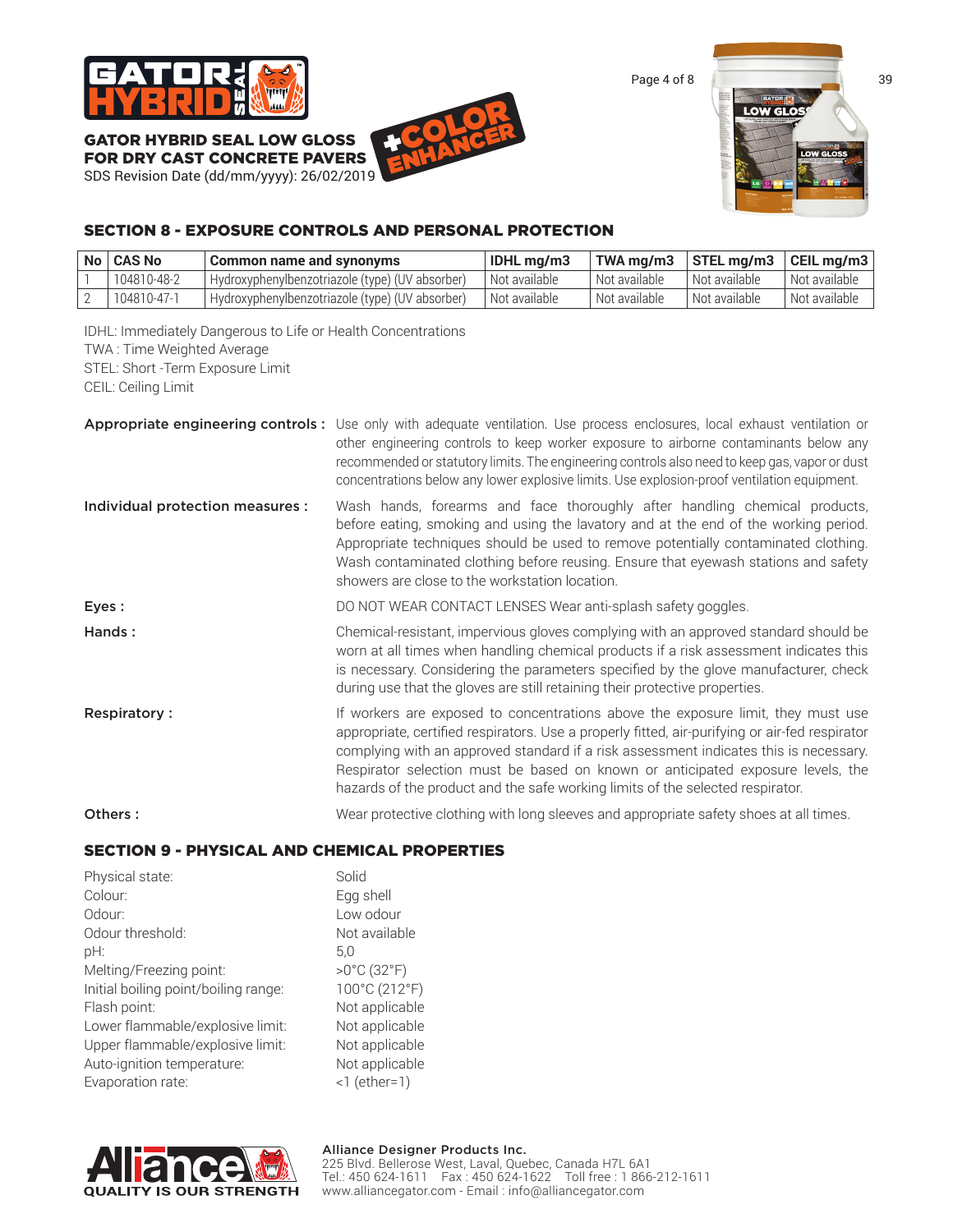

GATOR HYBRID SEAL LOW GLOSS FOR DRY CAST CONCRETE PAVERS

SDS Revision Date (dd/mm/yyyy): 26/02/2019 +COLOR ENHANCER



# SECTION 9 - PHYSICAL AND CHEMICAL PROPERTIES

Vapour pressure: Not available Vapour density:  $\langle 1 \rangle$  (air =1) Relative density:  $1,01 \text{ kg/L}$  à 20 °C (water = 1) Solubility in water: Miscible Partition coefficient - n-octanol/water: Not available Decomposition temperature: Not available Kinematic viscosity: 20 mm 2/s (à 40 °C)

# SECTION 10 - STABILITY AND REACTIVITY

Reactivity : Stable under recommended conditions of storage and handling. **Chemical stability :** The product is chemically stable under normal conditions of use. Possibility of hazardous reactions : No dangerous or polymerization reactions will not occur under normal conditions of use. **Conditions to avoid :** Keep away from incompatibles. Incompatible materials: None known.

Hazardous decomposition products : Carbon monoxide and dioxide.

# SECTION 11 - TOXICOLOGICAL INFORMATION

| <b>No</b> | <b>CAS No</b> | Common name and synonyms                           | $(1)$ LD | $(2)$ LD | $(3)$ LD | $(4)$ LC          | $(5)$ LC | $(6)$ LC   |
|-----------|---------------|----------------------------------------------------|----------|----------|----------|-------------------|----------|------------|
|           |               |                                                    | oral     | skin     | skin     | qases             | vapours  | dusts-mist |
|           | 104810-48-2   | Hydroxyphenylbenzotriazole (type)<br>(UV absorber) | >5000    | >2000    | >2000    | Not<br>applicable | >20.00   | >5,80      |
|           | 104810-47-1   | Hydroxyphenylbenzotriazole (type)<br>(UV absorber) | >5000    | >2000    | >2000    | Not<br>applicable | >20.00   | >5.80      |

(1)  $LD_{50}$  oral mg/kg

(2)  $LD_{50}$  skin mg/kg

(3)  $LD_{50}$  skin mg/kg

(4) LC $_{50}$  inhalation ppmV 4h gases

(5)  $LC_{50}$  inhalation mg/l 4h vapours

(6)  $LC_{50}$  inhalation mg/l 4h dusts-mist

| Routes of exposure :            | This product is absorbed by the digestive tract. |
|---------------------------------|--------------------------------------------------|
| Symptoms:                       | Skin hypersensitivity.                           |
| Delayed and immediate effects : | May cause skin sensitization.                    |

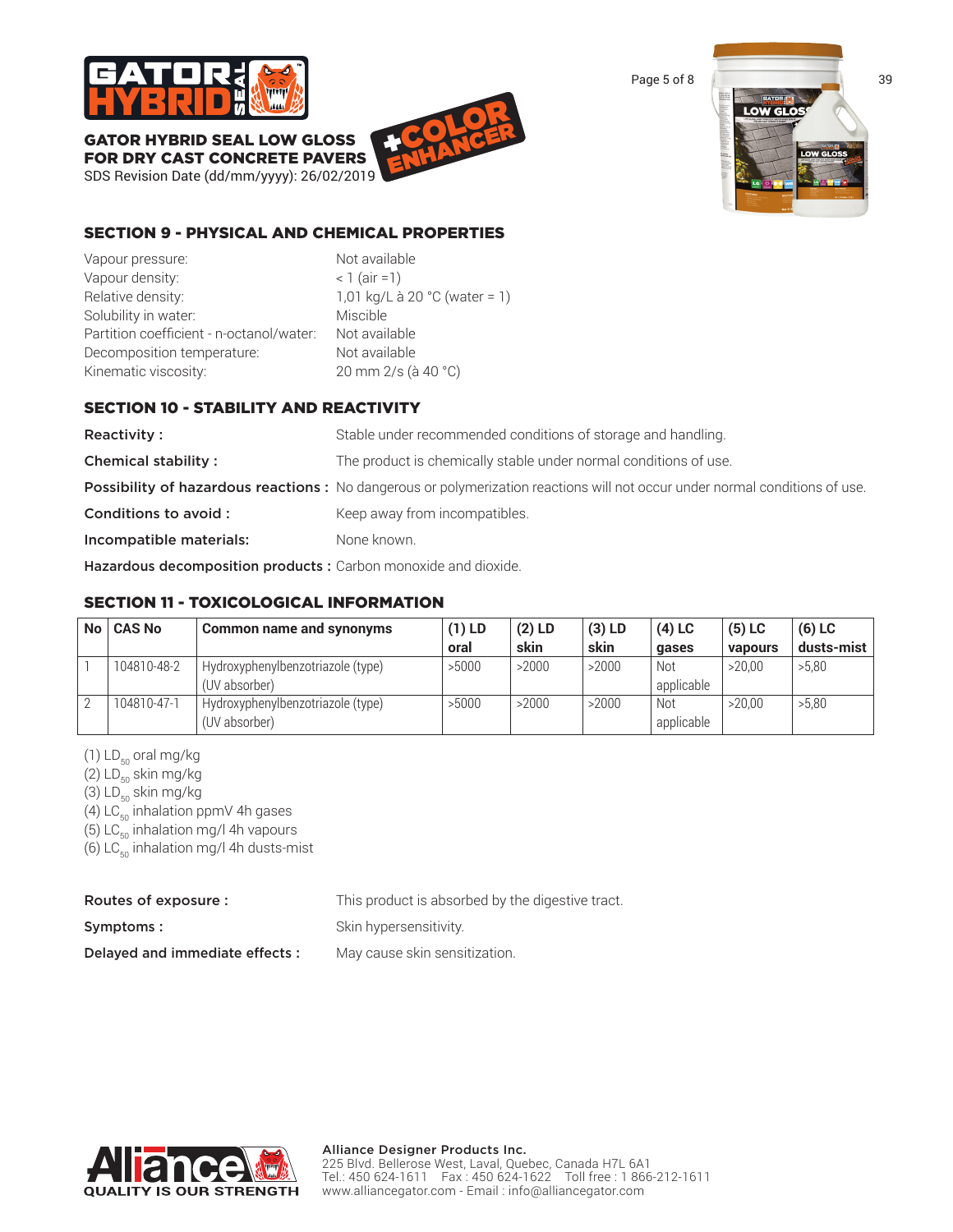

GATOR HYBRID SEAL LOW GLOSS FOR DRY CAST CONCRETE PAVERS

# SDS Revision Date (dd/mm/yyyy): 26/02/2019 +COLOR ENHANCER





| No   CAS No | Common name and synonyms                           | <b>IARC</b>   | <b>ACGIH</b>    | <b>Mutagenicity</b> | <b>Effect on</b> |
|-------------|----------------------------------------------------|---------------|-----------------|---------------------|------------------|
|             |                                                    |               |                 |                     | reproduction     |
| 104810-48-2 | Hydroxyphenylbenzotriazole (type)<br>(UV absorber) | Not available | ' Not available | Not available       | Not available    |
| 104810-47-1 | Hydroxyphenylbenzotriazole (type)<br>(UV absorber) | Not available | Not available   | Not available       | Not available    |

#### **Cancer classification under IARC (International Agency for Research on Cancer)**

Group 1: carcinogenic to humans.

Group 2A: probably carcinogenic to humans.

Group 2B: possibly carcinogenic to humans.

Group 3: not classifiable as to its carcinogenicity to humans.

Group 4: probably not carcinogenic to humans.

#### **Cancer classification under ACGIH (American Conference of Governmental Industrial Hygienists)**

Group A1: confirmed human carcinogen.

Group A2: suspected human carcinogen.

Group A3: confirmed animal carcinogen with unknown relevance to humans.

Group A4: not classifiable as a human carcinogen.

Group A5: not suspected as a human carcinogen.

# SECTION 12 - ECOLOGICAL INFORMATION

| No   CAS No | <b>Common name and synonyms</b>                    | %    | <b>Persistent</b> | Bio-accumulation | <b>Aquatic</b><br>ecotoxicity |
|-------------|----------------------------------------------------|------|-------------------|------------------|-------------------------------|
| 104810-48-2 | Hydroxyphenylbenzotriazole (type)<br>(UV absorber) | 0.23 | No                | No.              | No                            |
| 104810-47-1 | Hydroxyphenylbenzotriazole (type)<br>(UV absorber) | 0.17 | No                | No.              | Uncertain                     |

| No <sub>1</sub> | <b>CAS No</b> | <b>Common name and synonyms</b>                    | %    | <b>Ecotoxicity</b><br>aquatic organisms | <b>Ecotoxicity for</b><br>aquatic organisms            | <b>Environnemental</b><br>effects                 |
|-----------------|---------------|----------------------------------------------------|------|-----------------------------------------|--------------------------------------------------------|---------------------------------------------------|
|                 |               |                                                    |      | <b>Short term</b>                       | Long term                                              |                                                   |
|                 | 104810-48-2   | Hydroxyphenylbenzotriazole (type)<br>(UV absorber) | 0.23 | Not available.                          | Toxic to aquatic<br>life with long<br>lasting effects. | No known<br>adverse effect to<br>the environment. |
| C               | 104810-47-1   | Hydroxyphenylbenzotriazole (type)<br>(UV absorber) | 0.17 | Not available.                          | Toxic to aquatic<br>life with long<br>lasting effects. | No known<br>adverse effect to<br>the environment. |

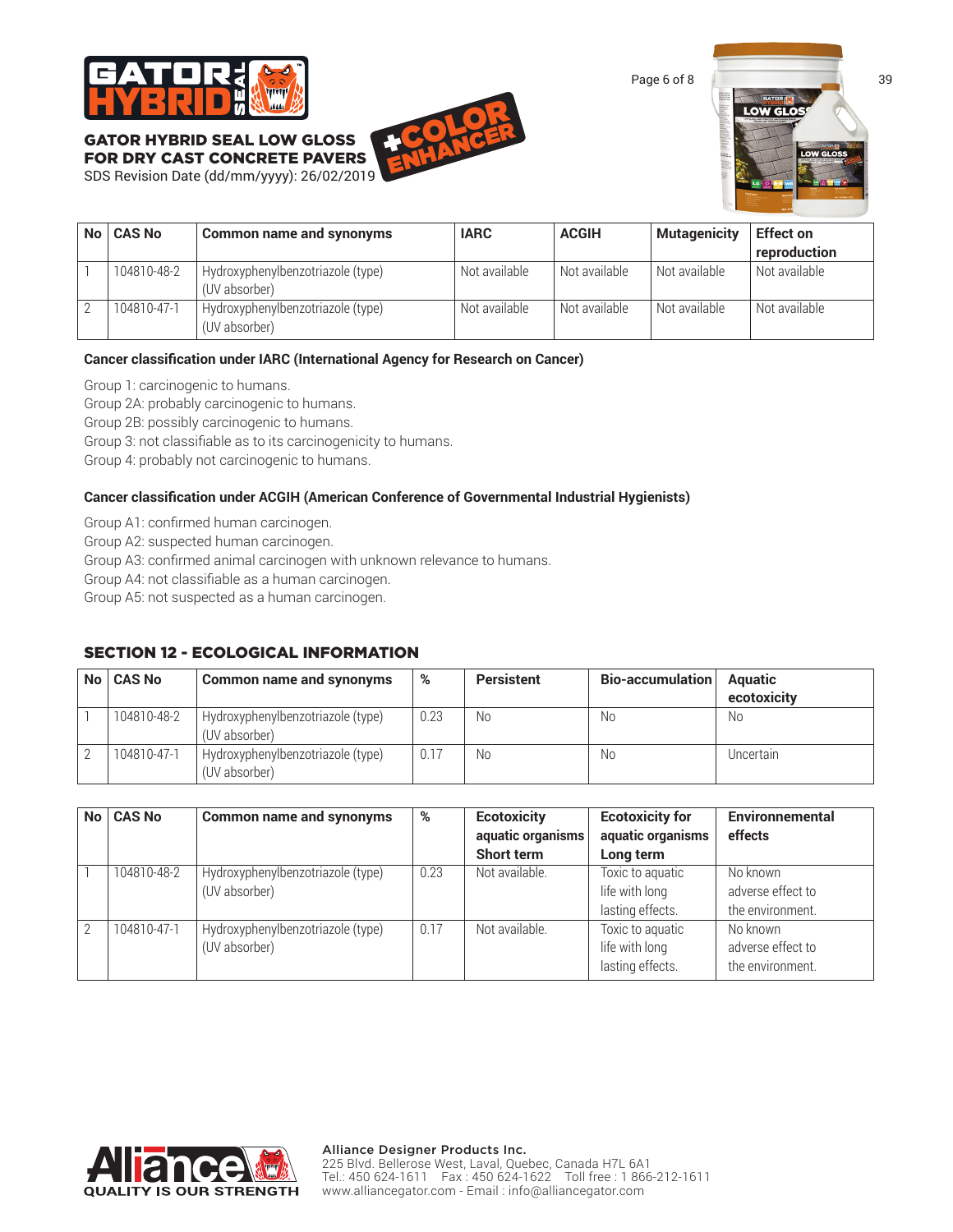

GATOR HYBRID SEAL LOW GLOSS





#### SECTION 13 - DISPOSAL CONSIDERATIONS

Methods of disposal The generation of waste should be avoided or minimized wherever possible. Dispose of surplus and non-recyclable products via a licensed waste disposal contractor. Disposal of this product, solutions and any by-products should at all times comply with the requirements of environmental protection and waste disposal legislation and any regional local authority requirements.

#### SECTION 14 - TRANPORT INFORMATION

|                             | TDG           | <b>DOT</b>    | <b>IMDG</b>              | <b>IATA</b>              |
|-----------------------------|---------------|---------------|--------------------------|--------------------------|
| UN number                   |               |               |                          |                          |
| Proper shipping name        | Not regulated | Not regulated | Not regulated            | Not regulated            |
| Transport hazard class (es) |               | -             | $\overline{\phantom{0}}$ | -                        |
| Packing group               |               |               | $\overline{\phantom{0}}$ | $\overline{\phantom{0}}$ |

#### **OTHER INFORMATIONS**

| Marine pollutant :              | Nο             |
|---------------------------------|----------------|
| IMDG:                           | Not applicable |
| Exemption for limited quantity: | Not applicable |
| Special precautions :           | Not applicable |
| Others exemptions :             | Not applicable |

#### SECTION 15 - REGULATORY INFORMATION

#### **CANADA**

| No   CAS No | Common name and synonyms                              | $\mathbf{O}/$ | DSL | <b>NDSL</b> | <b>NPRI</b> |
|-------------|-------------------------------------------------------|---------------|-----|-------------|-------------|
| 104810-48-2 | I Hydroxyphenylbenzotriazole (type) (UV absorber) +   |               |     |             |             |
| 104810-47-1 | I Hydroxyphenylbenzotriazole (type) (UV absorber)   . |               |     |             |             |

#### **UNITED-STATES**

| No   CAS No | Common name and synonyms                                     | % | TSCA | <b>PROP-65</b> | <b>Right to know</b> |
|-------------|--------------------------------------------------------------|---|------|----------------|----------------------|
| 104810-48-2 | <sup>1</sup> Hydroxyphenylbenzotriazole (type) (UV absorber) |   |      |                |                      |
| 104810-47-1 | Hydroxyphenylbenzotriazole (type) (UV absorber)              |   |      |                |                      |

*All ingredients are listed on the EINECS or in compliance with the inventory.*

*The customer is responsible for determining the PPE (personal protection equipment) code for this material. The classification of the product and the SDS were developped in accordance with HPR.*